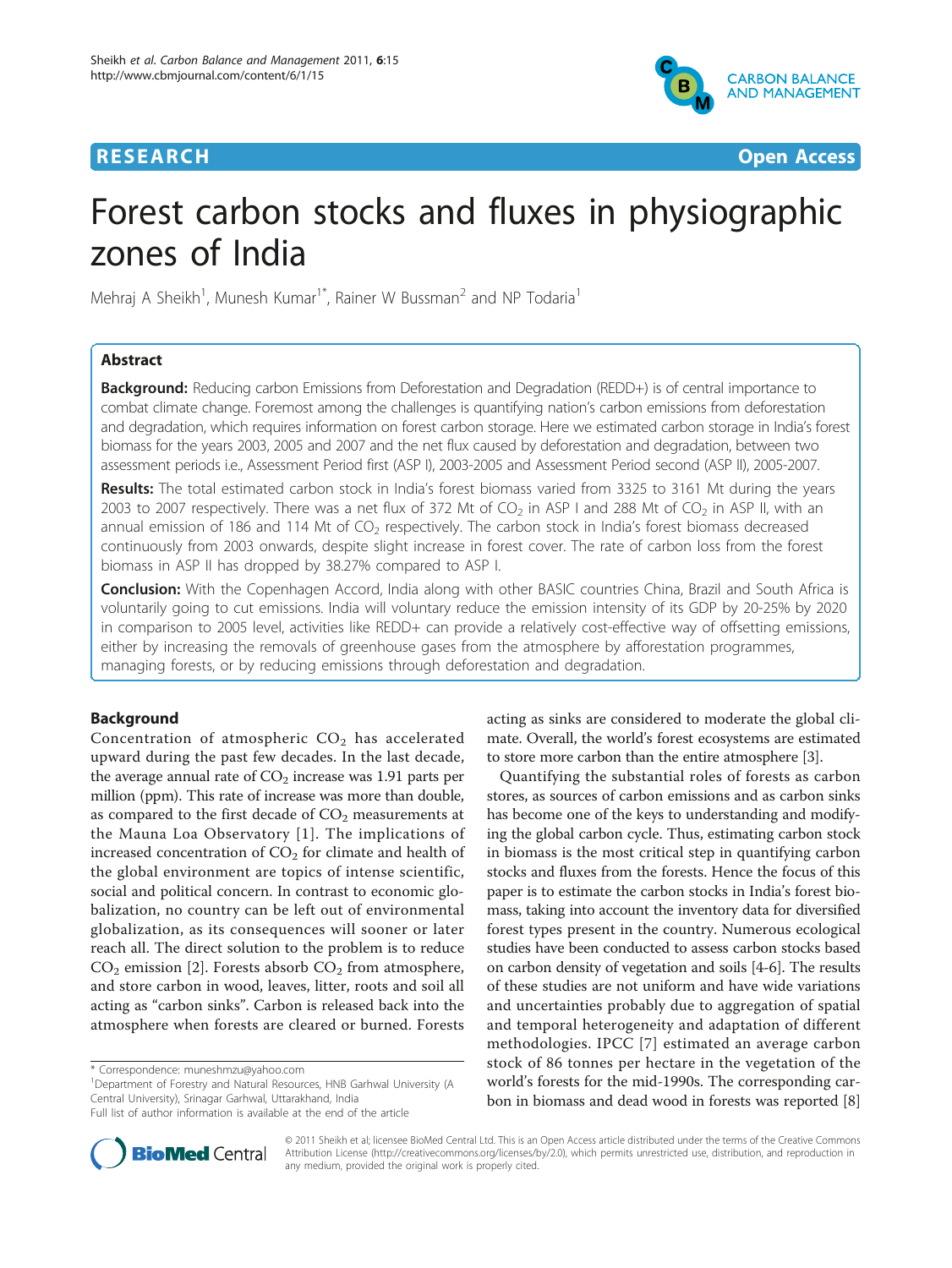<span id="page-1-0"></span>to be 82 tonnes per hectare for the year 1990 and 81 tonnes per hectare for the year 2005.

India is a large developing country known for its diverse forest ecosystems and biodiversity. It ranks 10th amongst the most forested nations of the world [\[3\]](#page-8-0) with 23.84 percent (78.37 million ha) of its geographical area under forest and tree cover [[9\]](#page-8-0). With nearly 173,000 villages classified as forest fringe villages, there is obviously a large dependence of communities on forest resources. Thus, it is important to assess the likely impacts of emission from forests on climate change, to develop and implement adaptation strategies both for biodiversity conservation and protection and for safeguarding the livelihoods of forest dependent people [\[10\]](#page-8-0).

Despite the importance of avoiding deforestation and associated emissions, developing countries have had few economic or policy incentives to reduce emissions from land use change [\[11,12](#page-8-0)]. 'Avoided deforestation' projects were excluded from the 2008-2012 first commitment period of the Kyoto Protocol because of concerns about diluting fossil fuel reductions, sovereignty and methods to measure emission reductions [[13,14\]](#page-8-0). More recently the importance of including emissions reductions from tropical deforestation in future climate change policy has grown. The United Nations Framework Convention on Climate Change recently agreed to study and consider a new initiative, led by forest-rich developing countries, that calls for economic incentives to help facilitate reductions in emissions from deforestation and degradation in developing countries (REDD). The REDD has now become REDD plus and the core of REDD+ concept is to provide financial incentives to help developing countries voluntarily reduce national deforestation rates and associated carbon emissions below a baseline (based either on a historical reference case or future projection [\[10\]](#page-8-0).

## Results

The estimated physiographic zone wise carbon stocks in biomass of Indian forests are as follows. The various factors used in this study are given in Table 1.

#### Western Himalaya (WH)

This zone consists of Jammu and Kashmir, which covers the cold arid region of Leh (2000 m amsl) to the low altitude sub-tropical region of the southern plains (215-360

Table 1 Factors used in the present study

| Parameter                             | <b>Factor used</b> |
|---------------------------------------|--------------------|
| Mean wood density                     | 0.7116             |
| Mean biomass expansion factor         | 1575               |
| Ratio (below to above ground biomass) | 0.266              |
| Ratio (Other forest floor biomass)    | 015                |

Source: [\[47](#page-9-0),[35,32](#page-8-0),[10\]](#page-8-0)

m amsl); Himachal Pradesh, which consists of high hills (temperate dry and wet parts) to mid hills and subtropical uplands, Uttarakhand hills, which consist of valleys, mid hills and high hills of the Western Himalayas and some parts of Punjab. The Western zone covers an area of 10.01% (329,255  $km<sup>2</sup>$ ) of the country with a forest area of 11.83% ([9](#page-8-0)1073 km<sup>2</sup>) for the year 2007 [9]. The total forest biomass stored in the western Himalayas was 1336.35, 1348.52 and 1397.58 Mt for the years 2003, 2005 and 2007 respectively (Table [2](#page-2-0), [3](#page-2-0) and [4](#page-3-0)). The increasing trend of carbon stock in biomass was also found for the years 2003, 2005 and 2007 with carbon stocks 601.35, 606.83 and 628.91 Mt respectively, with an incremental change of 5.48 Mt in ASP I and 22.08 Mt in ASP II (Table [5\)](#page-3-0).

#### Eastern Himalaya (EH)

This zone covers Sikkim, some part of West Bengal, and Arunachal Pradesh. It is characterized by hills, mountains and plateaus with near tropical to alpine climate conditions. The Eastern zone covers an area of  $2.27\%$  (74,618 km<sup>2</sup>) of the country with a forest area of 6.23% (47,965  $km^2$ ) for the year 2007 [[9\]](#page-8-0). The total forest biomass stored in the eastern Himalayas was 632.93, 654.22 and 625.09 Mt for the years 2003, 2005 and 2007 respectively (Table [2](#page-2-0), [3](#page-2-0) and [4\)](#page-3-0). The carbon stock in biomass was found in increasing trend from 284.82 to 294.40 Mt during the year 2003 to 2005, with an incremental change of 9.58 Mt during Assessment Period first (ASP I) which thereafter has decreased to 281.30 Mt in ASP II, with a negative change of 31.1 Mt (Table [5](#page-3-0)).

#### North east (NE)

This zone consists of 43-complete and 4-partial districts of north east part of the country in Arunachal Pradesh, Assam, Manipur, Meghalaya, Mizoram, Nagaland and Tripura. The North east zone (NE) cover nearly 4.08%  $(133,990 \text{ km}^2)$  of the total geographical area of country with a forest area of 10.32% (79,431  $km<sup>2</sup>$ ) and contribute 560.82, 580.11 and 511.540 Mt of biomass and 252.37, 261.05 and 230.19 Mt C reserves of the country for the years 2003, 2005 and 2007 respectively (Table [2](#page-2-0), [3](#page-2-0) and [4](#page-3-0)). There was an incremental (+ve) change of 8.70 Mt during the ASP I which have gone to a negative change of 30.86 Mt in ASP II (Table [5\)](#page-3-0).

#### Northern plains (NP)

The Northern Plains, also known as Indo- Gangetic plains, are the second largest zone after Western Himalayas and cover an area of 8.99% (295,780  $\text{km}^2$ ) with a forest cover of  $1.82\%$  (13,992 km<sup>2</sup>). This zone consists of 102-complete and 8-partial districts from Chandigarh, Delhi, Haryana, Punjab, Uttar Pradesh and Uttarakhand.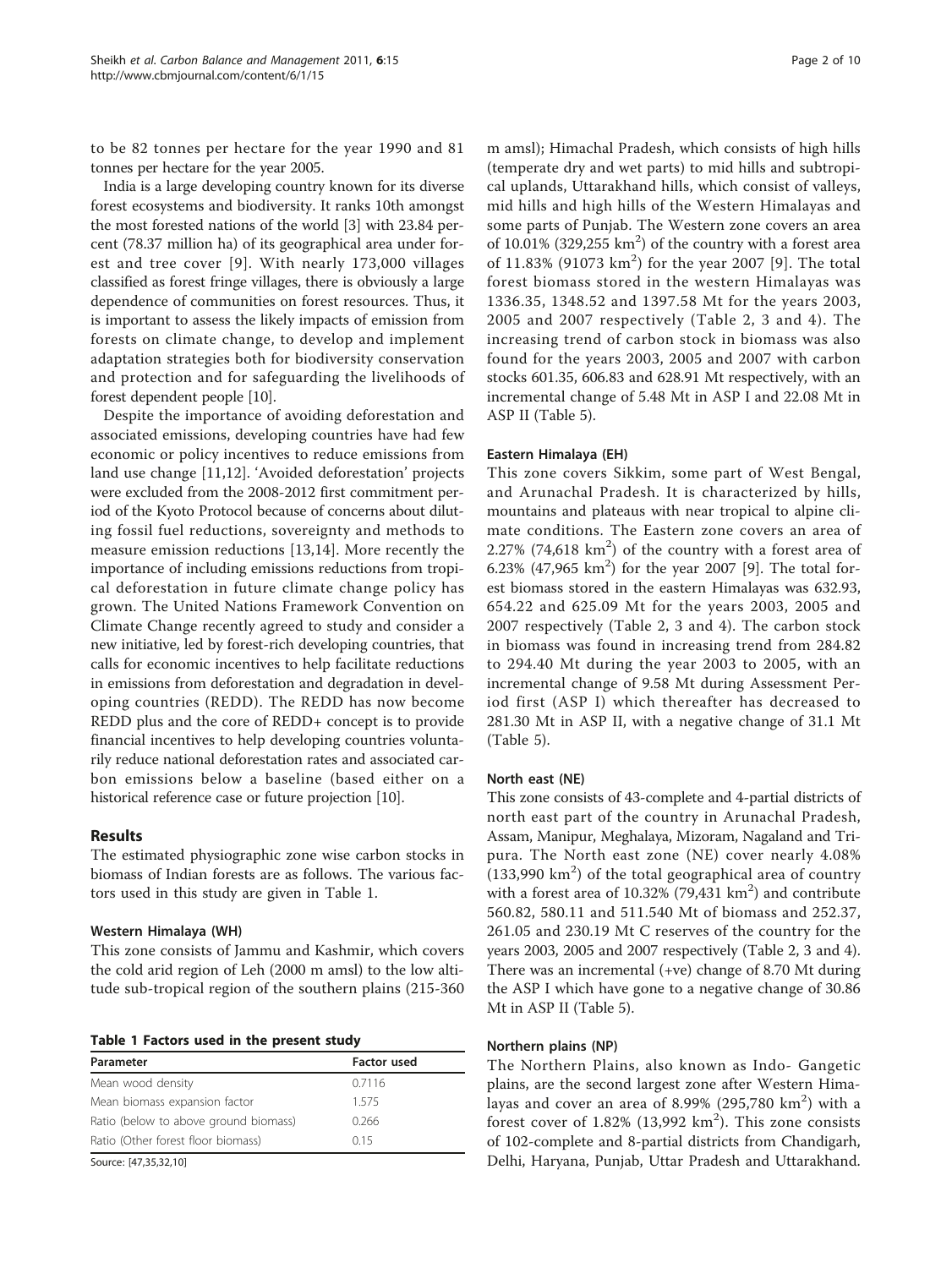| S.no. | Physiographic zone | Growing stock<br>(Mm <sup>3</sup> ) | <b>Biomass in Mt</b><br>$(AGB + BGB)$ | Forest floor biomass<br>(Mt) | Total Forest biomass (80% of fresh weight)<br>(Mt) |
|-------|--------------------|-------------------------------------|---------------------------------------|------------------------------|----------------------------------------------------|
|       | Western Himalayas  | 1159.880                            | 1645.747                              | 24.686                       | 1336.346                                           |
| 2     | Eastern Himalayas  | 549.354                             | 779.474                               | 11.629                       | 632.932                                            |
| 3     | North East         | 486.766                             | 690.669                               | 10.360                       | 560.823                                            |
| 4     | North Plains       | 284.986                             | 404.365                               | 6.065                        | 328.344                                            |
| 5     | Easter Plains      | 390.254                             | 553.730                               | 8.306                        | 449.630                                            |
| 6     | Western Plains     | 104.654                             | 148.493                               | 2.227                        | 120.576                                            |
| 7     | Central highlands  | 241.133                             | 342.142                               | 5.132                        | 277.820                                            |
| 8     | North Decan        | 372.991                             | 529.234                               | 7.938                        | 429.738                                            |
| 9     | East Decan         | 719.584                             | 1021.014                              | 15.315                       | 829.063                                            |
| 10    | South Decan        | 460.812                             | 653.843                               | 9.808                        | 530.920                                            |
| 11    | Western Ghats      | 556.057                             | 788.986                               | 11.835                       | 640.656                                            |
| 12    | Eastern Ghats      | 576.267                             | 817.661                               | 12.265                       | 663.940                                            |
| 13    | West Coast         | 260.443                             | 369.540                               | 5.543                        | 300.066                                            |
| 14    | East Coast         | 250.571                             | 355.533                               | 5.333                        | 288.692                                            |
|       | Total              | 6413.752                            | 9100.438                              | 136.506                      | 7389.556                                           |

<span id="page-2-0"></span>Table 2 Physiographic zone wise biomass details of India for the year 2003

Source: The growing stock data had been taken from the FSI reports [\[9,28](#page-8-0),[29\]](#page-8-0)

The northern plains are one of the most populous zones of the country resulting in continuous urbanization. The total forest biomass stored in the Northern Plains was 328.344, 326.344 and 284.43 Mt for the years 2003, 2005 and 2007 respectively (Table 2, 3 and [4](#page-3-0)). The decreasing trend of carbon stock in biomass was found for the years 2003, 2005 and 2007 with carbon stocks 147.75, 146.85 and 128.00 Mt respectively, with a negative change of 0.9 Mt during ASP I and 18.86 Mt in ASP II (Table [5](#page-3-0)).

#### Eastern plains (EP)

This zone covers parts of Assam, Bihar and west Bengal. The Eastern zone covers an area of  $6.79\%$  (223,339  $\text{km}^2$ )

of the country with forest area of  $4.12\%$  (31,709 km<sup>2</sup>) for the year 2007 [[9\]](#page-8-0). The forest biomass stock in this zone was 449.630, 446.16 and 389.38 Mt for the years 2003, 2005 and 2007 respectively (Table 2, 3 and [4\)](#page-3-0). The carbon stock stored in biomass was found in decreasing trend from 202.33 Mt in 2003, 200.77 Mt in 2005 and 175.22 Mt in 2007, with a negative change of 1.56 Mt during ASP I and 25.55 Mt in ASP II (Table [5\)](#page-3-0).

#### Western plains (WP)

A major part of Gujarat, part of Rajasthan and one district of Daman and Diu represents this region. Accord-ing to FSI [\[9\]](#page-8-0) this zone occupies  $9.70\%$  (319,098 km<sup>2</sup>) of the total geographical area of the country with a forest

Table 3 Physiographic zone wise biomass details of India for the year 2005

| S.no.          | Physiographic zone | Growing stock<br>(Mm <sup>3</sup> ) | <b>Biomass in Mt</b><br>$(AGB + BGB)$ | <b>Forest floor biomass</b><br>(Mt) | Total Forest biomass (80% of fresh weight)<br>(Mt) |
|----------------|--------------------|-------------------------------------|---------------------------------------|-------------------------------------|----------------------------------------------------|
|                | Western Himalayas  | 1170.444                            | 1660.736                              | 24.911                              | 1348.518                                           |
| 2              | Eastern Himalayas  | 567.834                             | 805.696                               | 12.085                              | 654.225                                            |
| 3              | North East         | 503.506                             | 714.421                               | 10.716                              | 580.109                                            |
| $\overline{4}$ | North Plains       | 283.251                             | 401.903                               | 6.028                               | 326.344                                            |
| 5              | Easter Plains      | 387.245                             | 549.459                               | 8.241                               | 446.16                                             |
| 6              | Western Plains     | 88.529                              | 125.613                               | 1.884                               | 101.997                                            |
| 7              | Central highlands  | 202.884                             | 287.870                               | 4.318                               | 233.750                                            |
| 8              | North Decan        | 339.121                             | 481.176                               | 7.218                               | 390.715                                            |
| 9              | East Decan         | 763.584                             | 1083.445                              | 16.252                              | 879.758                                            |
| 10             | South Decan        | 400.148                             | 567.768                               | 8.516                               | 461.027                                            |
| 11             | Western Ghats      | 572.588                             | 812.442                               | 12.187                              | 659.703                                            |
| 12             | Eastern Ghats      | 502.444                             | 712.915                               | 10.694                              | 578.887                                            |
| 13             | West Coast         | 243.158                             | 345.014                               | 5.175                               | 280.151                                            |
| 14             | East Coast         | 193.552                             | 274.629                               | 4.119                               | 222.998                                            |
|                | Total              | 6218.282                            | 8823.088                              | 132.346                             | 7164.347                                           |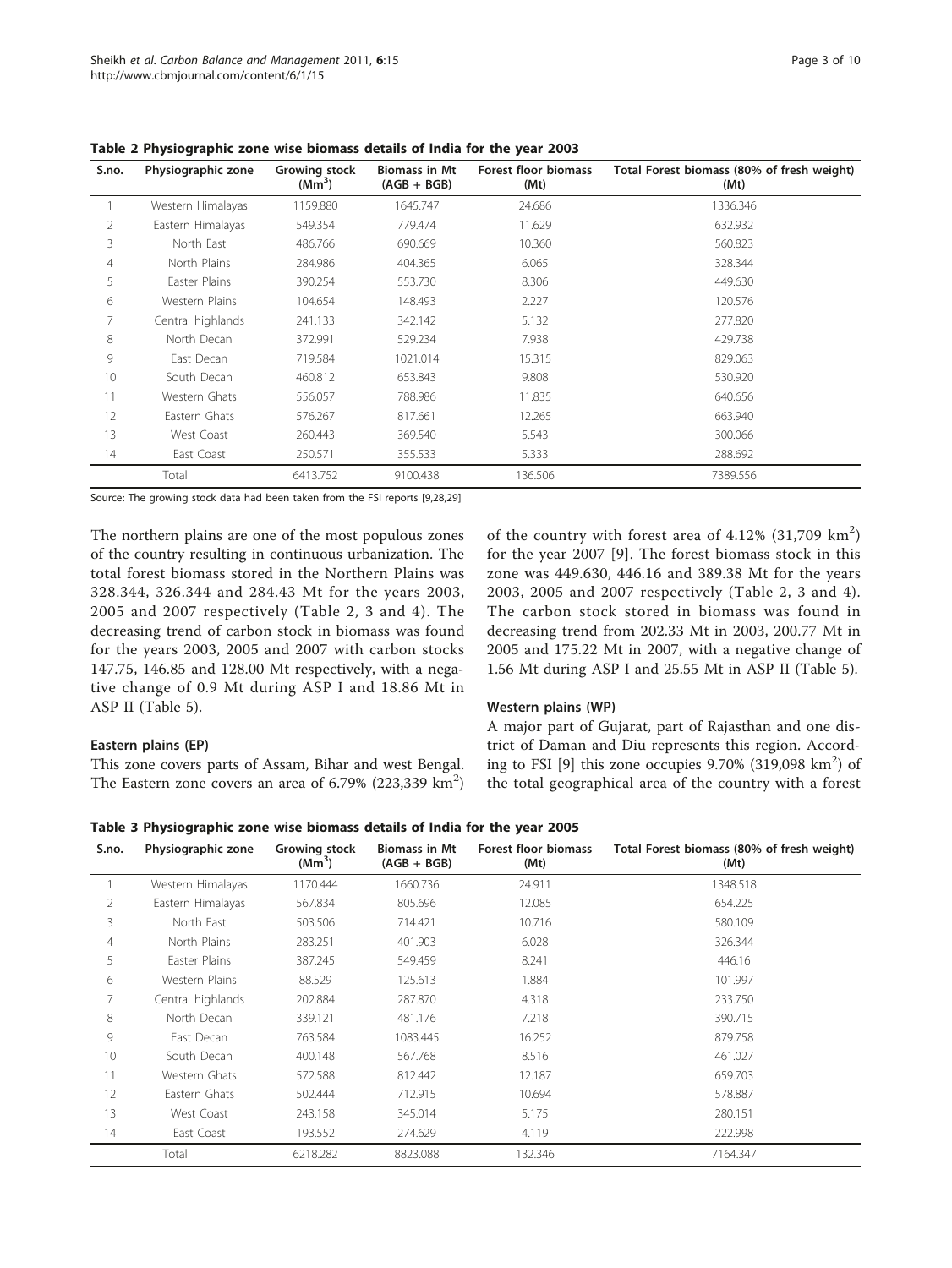| S.no.          | Physiographic zone | Growing stock<br>(Mm <sup>3</sup> ) | <b>Biomass in Mt</b><br>$(AGB + BGB)$ | <b>Forest floor biomass</b><br>(Mt) | Total Forest biomass (80% of fresh weight)<br>(Mt) |
|----------------|--------------------|-------------------------------------|---------------------------------------|-------------------------------------|----------------------------------------------------|
|                | Western Himalayas  | 1213.03                             | 1721.162                              | 25.817                              | 1397.583                                           |
| $\overline{2}$ | Eastern Himalayas  | 542.55                              | 769.820                               | 11.547                              | 625.094                                            |
| 3              | North East         | 443.99                              | 629.974                               | 9.449                               | 511.540                                            |
| 4              | North Plains       | 246.87                              | 350.282                               | 5.254                               | 284.429                                            |
| 5              | Easter Plains      | 337.96                              | 479.529                               | 7.193                               | 389.378                                            |
| 6              | Western Plains     | 82.29                               | 116.760                               | 1.751                               | 94.810                                             |
| 7              | Central highlands  | 220.23                              | 312.484                               | 4.687                               | 253.737                                            |
| 8              | North Decan        | 364.54                              | 517.243                               | 7.759                               | 420.002                                            |
| 9              | East Decan         | 820.92                              | 1164.799                              | 17.472                              | 945.817                                            |
| 10             | South Decan        | 358.70                              | 508.957                               | 7.634                               | 413.273                                            |
| 11             | Western Ghats      | 580.46                              | 823.610                               | 12.354                              | 668.771                                            |
| 12             | Eastern Ghats      | 435.91                              | 618.510                               | 9.278                               | 502.230                                            |
| 13             | West Coast         | 254.08                              | 360.513                               | 5.408                               | 292.737                                            |
| 14             | East Coast         | 196.69                              | 279.082                               | 4.186                               | 226.614                                            |
|                | Total              | 6098.23                             | 8652.746                              | 129.791                             | 7026.030                                           |

<span id="page-3-0"></span>Table 4 Physiographic zone wise biomass details of India for the year 2007

area of 1.78% (13,694  $\rm km^2$ ). The total forest biomass stored in this zone was 120.576, 101.997 and 94.810 Mt for the years 2003, 2005 and 2007 respectively (Table [2](#page-2-0), [3](#page-2-0) and 4). The carbon stock stored in biomass was found in decreasing trend from 54.26 Mt in 2003, 45.89 Mt in 2005 and 42.66 Mt in 2007, with a negative change of 8.37 Mt in ASP I which thereafter has decreased to 3.23 Mt in ASP II (Table 5).

## Central highlands (CHL)

This is the largest zone in terms of total geographical area and covers  $11.36\%$  (373,675  $\rm km^2)$  of total geographical area of the country, with a forest area of 10.49%  $(80,788 \text{ km}^2)$ . This zone comprises 52-complete and

19-partial districts, each one from Bihar, Gujarat and Haryana, Twelve from Uttar Pradesh 24 from Rajasthan and rest from Madhya Pradesh [\[9](#page-8-0)]. The total forest biomass stored in this zone were 277.820 Mt, 233.750 Mt and 253.737 Mt for the years 2003, 2005 and 2007 respectively (Table [2](#page-2-0), [3](#page-2-0) and 4), corresponding to carbon stock of 125.02 Mt, 105.19 Mt and 114.18 Mt with a negative change of 19.83 Mt during ASP I and a positive change of 8.99 in ASP II (Table 5).

## North Deccan (ND)

This zone covers a major part of Maharashtra and Madhya Pradesh and two districts namely Narmada and Vadodara from the Gujarat state. The North Deccan

Table 5 Zone wise Carbon stock of India for 2003, 2005, 2007 and changes in ASP I and ASP II

| S.no           | Physiographic zone |         | Carbon stock in Biomass (Mt) |         | Change in carbon stock (ASP I) |                          | Change in carbon stock (ASP II) |                          |
|----------------|--------------------|---------|------------------------------|---------|--------------------------------|--------------------------|---------------------------------|--------------------------|
|                |                    | 2003    | 2005                         | 2007    | $+ve$                          | -ve                      | $+ve$                           | -ve                      |
|                | Western Himalayas  | 601.35  | 606.83                       | 628.91  | 5.48                           | $\overline{\phantom{a}}$ | 22.08                           |                          |
| 2              | Eastern Himalayas  | 284.82  | 294.40                       | 281.30  | 9.58                           | $\overline{\phantom{m}}$ |                                 | 13.1                     |
| 3              | North East         | 252.37  | 261.05                       | 230.19  | 8.70                           | $\overline{\phantom{m}}$ |                                 | 30.86                    |
| $\overline{4}$ | North Plains       | 147.75  | 146.85                       | 127.99  | $\overline{\phantom{a}}$       | 0.9                      | $\overline{\phantom{a}}$        | 18.86                    |
| 5              | Easter Plains      | 202.33  | 200.77                       | 175.22  | $\overline{\phantom{a}}$       | 1.56                     | $\overline{\phantom{a}}$        | 25.55                    |
| 6              | Western Plains     | 54.26   | 45.89                        | 42.66   | $\overline{\phantom{a}}$       | 8.37                     |                                 | 3.23                     |
| 7              | Central highlands  | 125.02  | 105.19                       | 114.18  | $\overline{\phantom{a}}$       | 19.83                    | 8.99                            | $\overline{\phantom{0}}$ |
| 8              | North Decan        | 193.38  | 175.82                       | 189.00  | $\overline{a}$                 | 17.56                    | 13.18                           | $\overline{\phantom{0}}$ |
| 9              | East Decan         | 373.07  | 395.90                       | 425.62  | 22.83                          |                          | 29.73                           | $\overline{\phantom{0}}$ |
| 10             | South Decan        | 238.91  | 207.46                       | 185.97  | $\overline{\phantom{a}}$       | 31.45                    | $\overline{\phantom{a}}$        | 21.49                    |
| 11             | Western Ghats      | 288.39  | 296.90                       | 300.95  | 8.51                           |                          | 4.08                            | $\overline{\phantom{0}}$ |
| 12             | Eastern Ghats      | 298.77  | 260.50                       | 226.00  | $\overline{\phantom{a}}$       | 38.27                    | $\overline{\phantom{a}}$        | 34.5                     |
| 13             | West Coast         | 135.03  | 126.07                       | 131.73  | $\overline{\phantom{a}}$       | 8.96                     | 5.66                            |                          |
| 14             | East Coast         | 129.91  | 100.35                       | 101.98  | $\overline{\phantom{a}}$       | 29.56                    | 1.63                            |                          |
|                | Total              | 3325.30 | 3223.96                      | 3161.71 | 55.10                          | 156.46                   | 85.35                           | 147.59                   |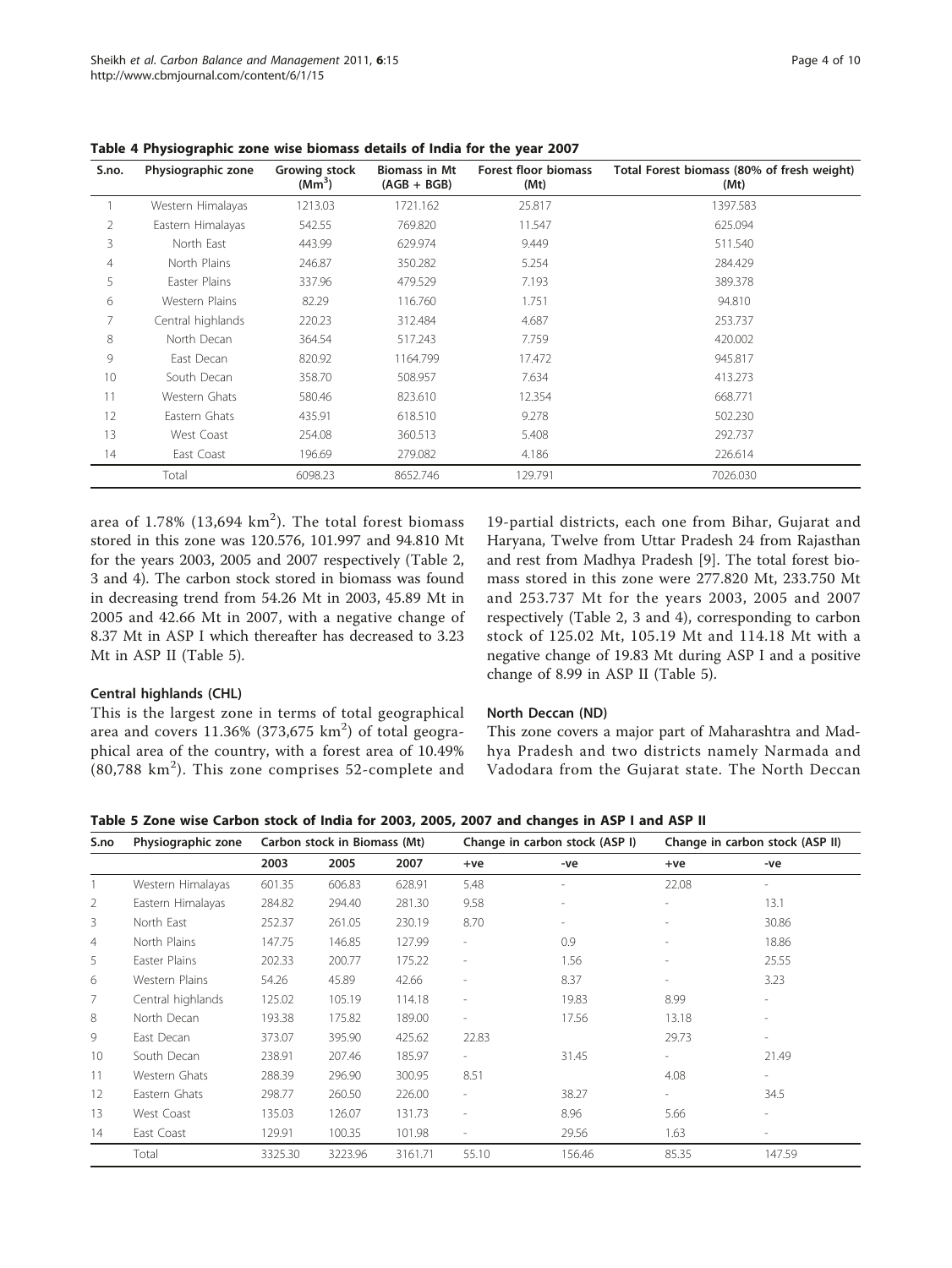zone covers an area of  $10.22\%$  (355,988 km<sup>2</sup>) of the total geographical area of the country with forest area of  $11.34\%$  (87,260 km<sup>2</sup>) of the total forest area of the country [[9\]](#page-8-0). The total biomass and carbon stock estimated for the years 2003, 2005 and 2007 was 429.738, 390.715, 420.002 Mt (Table [2](#page-2-0), [3](#page-2-0) and [4\)](#page-3-0) and 193.38, 175.82 and 189.00 Mt (Table [5\)](#page-3-0) respectively, with a negative change of 17.56 Mt in C stock during ASP I which showed a positive change of 13.18 Mt in ASP II.

#### East Deccan (ED)

It covers major parts of Orissa, Jharkhand, Chhattisgarh, one complete and three partial districts of Madhya Pradesh, five partial districts from Bihar one district each from West Bengal (Purulia) and Uttar Pradesh (Sonbhadra) covering an area of 10.23% (336,289  $\text{km}^2$ ) with a forest area of $16.73\%$  (128,757 km<sup>2</sup>) [[9\]](#page-8-0). The carbon stock stored in biomass was found in increasing trend from 373.07, 395.90 and 425.62 Mt for the years 2003, 2005 and 2007 respectively, with an incremental change of 22.83 Mt and 29.73 Mt for ASP I and ASP II respectively (Table [5](#page-3-0)).

## South Deccan (SD)

This zone constitutes a major part of Karnataka state and some part of Andhra Pradesh with a total geographic area of 8.89% (292,416  $km<sup>2</sup>$ ) and having a forest area of 6.43%  $(49,451 \text{ km}^2)$  of the total forest area. The total forest biomass in this zone was 530.920, 461.027 and 413.273 Mt for the years 2003, 2005 and 2007 respectively (Table [2, 3](#page-2-0) and [4\)](#page-3-0), corresponding to carbon stock of 238.91, 207.46 and 185.97 Mt with a negative change of 31.45 and 21.49 Mt during ASP I and ASP II respectively (Table [5](#page-3-0)).

## Western Ghats (WG)

This zone covers an area of 2.20% (72,381  $\rm km^2)$  of the total geographical area of the country with a forest area of  $4.21\%$  (32,399 km<sup>2</sup>) and represents the parts from Dadra & Nagar Haveli, Gujarat, Karnataka, Kerala, Maharashtra and Tamil Nadu [[9\]](#page-8-0). The total biomass and carbon estimated for the years 2003, 2005 and 2007 was 640.656, 659.703, 668.771 Mt (Table [2, 3](#page-2-0) and [4](#page-3-0)) and 288.39, 296.90, 300.95 Mt respectively, with an incremental change 8.51 Mt in ASP I and 4.08 Mt in ASP II (Table [5](#page-3-0)).

## Eastern Ghats (EG)

A major part of Andhra Pradesh and some parts of Orissa, Karnataka, and Tamil Nadu, covering an area of 5.83% (191,698 km<sup>2</sup>) with a forest cover 9.67% (74,418 km $^2$ ). The total forest biomass in the Eastern Ghats was 663.940, 578.887 and 502.230 Mt for the years 2003, 2005 and 2007 respectively (Table [2](#page-2-0), [3](#page-2-0) and [4](#page-3-0)). The decreasing trend of carbon stock in biomass was also found with carbon stocks of 298.77, 260.50 and 226 Mt. There was a slight improvement in carbon loss which has

decreased from 38.27 Mt in ASP I to 34.5 Mt in ASP II (Table [5](#page-3-0)).

## West coast (WC)

The west coast comprises the islands, Daman and Diu, Lakshadweep, Pondicherry and some parts from Goa, Gujarat, Karnataka, Kerala and Maharashtra, comprising  $3.68\%$  (121,242 km<sup>2</sup>) of the TGA with a forest area of  $2.96\%$  (20,736 km<sup>2</sup>). The total biomass stock in this zone was 300.066 Mt in 2003, 280.151 Mt in 2005 and 292.737 Mt in 2007 (Table [2, 3](#page-2-0) and [4\)](#page-3-0). The carbon stock decreased from135.03 Mt in 2003 to 126.07 Mt in 2005 with a negative change of 8.96 Mt, thereafter it has increased to 131.73 in 2007 with an incremental change of 5.66 Mt (Table [5\)](#page-3-0).

## East coast (EC)

This zone is represented by Andaman and Nicobar Islands, parts of Pondicherry, Tamil Nadu, Orissa and Andhra Pradesh covering an area of 5.09% (167,494 km<sup>2</sup>) of the TGA of the country having a forest area of 2.32% (17,839 km<sup>2</sup>) and contribute 288.692, 222.998 and 226.614 Mt (Table [2, 3](#page-2-0) and [4](#page-3-0)) of biomass and 129.9, 100.35 and 101.98 Mt C reserves of the country for the years 2003, 2005 and 2007 respectively. There was a negative change of 29.56 Mt during the ASP I which has increased to an incremental change of 1.63 Mt for ASP II (Table [5](#page-3-0)).

## **Discussion**

The significance of forest area as a single indicator of forest development has often been overemphasized-growing stock and carbon storage may be considered equally important parameters. The net exchange of carbon between terrestrial ecosystems and the atmosphere remains one of the most uncertain components of global carbon budget. The studies on net carbon release from Indian forests due to land use changes, shifting cultivation etc., have come up with divergent results. Of the fourteen physiographic zones of country, only Western Himalayas, East Deccan, and Western Ghats have consistently shown an incremental change in carbon stock in both the assessment periods. The continuous increase in the western Himalayas may be attributed due to dense vegetation, and less disturbance as these forests are located on mountains with low population density, whereas increase in carbon stock in East Deccan may be due to increase in forest cover which has increased from 128,006 km<sup>2</sup> in 2003 to 128,757 km<sup>2</sup> in 2007. The maximum  $CO<sub>2</sub>$  sequestration was also found in this zone with an annual rate of 41.89 Mt  $CO<sub>2</sub> yr<sup>-1</sup>$  in ASP I and 54.55 Mt  $CO<sub>2</sub>$  yr<sup>-1</sup> in ASP II (Table [6](#page-5-0)).

Seven physiographic zones EH, NE, NP, EP, SD, WP, EG have shown negative change in carbon stocks, The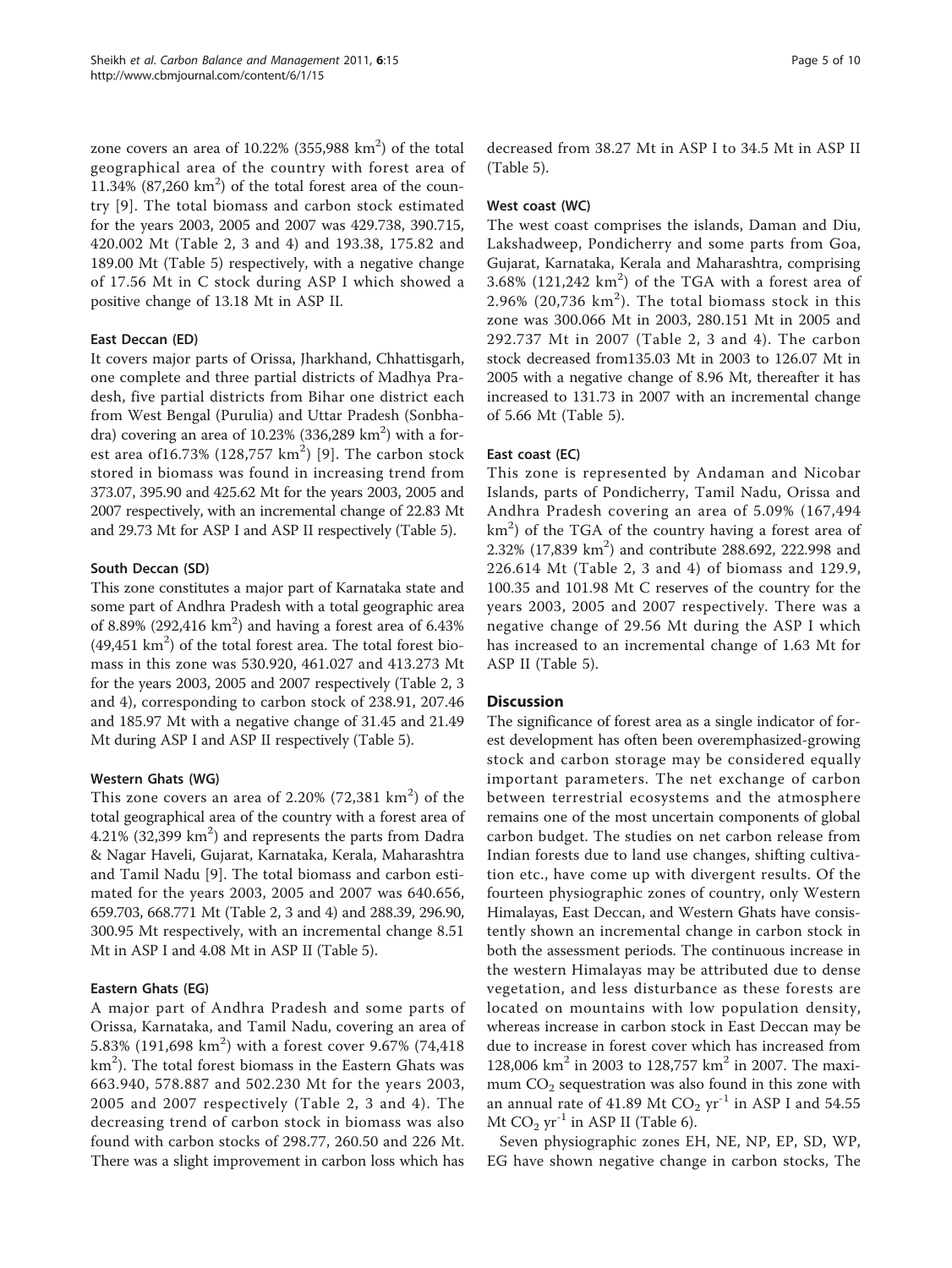| Physiographic zone | Atmospheric CO <sub>2</sub> (Mt)<br>(ASP I) |                          |                          | Atmospheric CO <sub>2</sub> (Mt)<br>(ASP II) |                               | Annual rate of CO <sub>2</sub> flux<br>ASP I |                               | Annual rate of CO <sub>2</sub> flux<br>ASP II |  |
|--------------------|---------------------------------------------|--------------------------|--------------------------|----------------------------------------------|-------------------------------|----------------------------------------------|-------------------------------|-----------------------------------------------|--|
|                    | Gain<br>(+ve)                               | Loss<br>(-ve)            | Gain<br>$(+ve)$          | Loss<br>$(-ve)$                              | Sequestration<br>Mt $yr^{-1}$ | Emission<br>Mt $yr^{-1}$                     | Sequestration<br>Mt $yr^{-1}$ | Emission<br>Mt $yr^{-1}$                      |  |
| Western Himalayas  | 20.11                                       |                          | 81.03                    |                                              | 10.05                         |                                              | 40.51                         |                                               |  |
| Eastern Himalayas  | 35.16                                       |                          | ۰                        | 48.08                                        | 17.58                         | $\overline{\phantom{a}}$                     |                               | 24.04                                         |  |
| North East         | 31.92                                       | $\overline{\phantom{a}}$ | $\overline{a}$           | 113.25                                       | 15.96                         | $\overline{\phantom{a}}$                     | $\overline{\phantom{a}}$      | 56.62                                         |  |
| North Plains       |                                             | 3.30                     | ۰                        | 69.21                                        | ۰                             | 1.65                                         | $\overline{a}$                | 34.60                                         |  |
| Easter Plains      | $\sim$                                      | 5.72                     | $\overline{a}$           | 93.80                                        | ۰                             | 2.86                                         |                               | 46.9                                          |  |
| Western Plains     | $\overline{\phantom{a}}$                    | 30.72                    | ÷                        | 11.85                                        | ۰                             | 15.36                                        | $\overline{\phantom{a}}$      | 5.92                                          |  |
| Central highlands  | ٠                                           | 72.78                    | 32.99                    | $\overline{\phantom{a}}$                     | $\overline{\phantom{a}}$      | 36.39                                        | 16.50                         | $\sim$                                        |  |
| North Decan        | $\overline{a}$                              | 64.44                    | 48.37                    | $\overline{\phantom{a}}$                     | $\overline{\phantom{a}}$      | 32.22                                        | 24.18                         |                                               |  |
| East Decan         | 83.78                                       | $\sim$                   | 109.10                   | $\overline{a}$                               | 41.89                         | $\overline{\phantom{a}}$                     | 54.55                         | $\sim$                                        |  |
| South Decan        | $\overline{\phantom{a}}$                    | 115.42                   | $\overline{\phantom{a}}$ | 78.86                                        | $\overline{\phantom{a}}$      | 57.71                                        | $\overline{\phantom{a}}$      | 39.43                                         |  |
| Western Ghats      | 31.23                                       | $\sim$                   | 14.97                    | $\sim$                                       | 15.61                         | $\overline{\phantom{a}}$                     | 7.48                          | $\sim$                                        |  |
| Eastern Ghats      | $\overline{\phantom{a}}$                    | 140.45                   | $\overline{\phantom{a}}$ | 126.61                                       |                               | 70.22                                        | $\overline{\phantom{a}}$      | 63.30                                         |  |
| West Coast         | $\overline{\phantom{a}}$                    | 32.88                    | 20.77                    | $\overline{\phantom{a}}$                     | $\overline{a}$                | 16.44                                        | 10.38                         |                                               |  |
| East Coast         | $\overline{\phantom{a}}$                    | 108.48                   | 5.98                     | -                                            | $\overline{a}$                | 54.24                                        | 2.99                          | $\sim$                                        |  |
| Total              | 202.22                                      | 574.19                   | 313.23                   | 541.66                                       | 101.11                        | 287.09                                       | 156.61                        | 270.83                                        |  |

<span id="page-5-0"></span>Table 6 Physiographic zone wise "Gain" "loss" default values of  $CO<sub>2</sub>$  and annual rate of  $CO<sub>2</sub>$  changes

maximum  $CO<sub>2</sub>$  emissions was found in EG zone with an annual rate of 70.22 Mt  $CO<sub>2</sub>$  yr<sup>-1</sup> in ASP I and 63.30 Mt  $CO<sub>2</sub>$  yr<sup>-1</sup> in ASP II (Table 6). The continuous decrease in the carbon stock in these five zones is attributed due to rapid urbanization and industrialization, as these forests are in plains having high population density.

The decrease in carbon stock in North East zone is mainly due to shifting cultivation. Shifting cultivation practice has cleared 0.05 Mha of forest area every year in northeastern states of India and total 17.22 Mt wood biomass and 10.69 Mt C was removed at the rate of 1.72 Mt and  $1.07 \text{ MtCyr}^{-1}$  respectively [[15\]](#page-8-0). The old age practice of shifting cultivation has been a single responsible factor for the forest and land degradation, there by changing the land use pattern. Around 0.45 million families in north east region annually cultivate  $10,000$  km<sup>2</sup> forests where as the total forests area affect by jhumming is believed to be 44,000 km<sup>2</sup> [[16](#page-8-0)].

The total carbon stock stored in forest biomass was 3325.30, 3223.96 and 3161.71 Mt with carbon density 42.93, 41.89 and 41.08 Ct ha<sup>-1</sup> for 2003, 2005 and 2009 respectively (Table 7). The total estimated carbon stock (wood only) reported by Manhas et al. [[15\]](#page-8-0) was 1085.06 Mt (or 1.09 Pg) and 1083.69 Mt (or 1.08 Pg) at a density of 24.94 and 24.54 t C ha<sup>-1</sup> for 1984 and 1994. Our estimated values are much higher than the values given earlier, which may be because these authors did not use the biomass expansion factor and did not consider the forest floor vegetation or it may be due increment in biomass due to increasing age structure of these forests. Kiswan et al. [\[10\]](#page-8-0) have reported 2865.739 Mt of carbon stock in India's forest biomass for the year 2005 which is less than the present value (3223.96 Mt) calculated for 2005, which is due to the fact that these authors have considered 40% carbon in total biomass of country while we have considered 45% carbon in the total biomass. The carbon density t ha<sup>-1</sup> is within the ranged values given by Singh et al. [[17](#page-8-0)] in their study of Central Himalayan forests. The carbon stock per unit area for Asian forests is 135, 90 and 40 t C ha<sup>-1</sup> (average, 88 t C ha<sup>-1</sup>) for moist, seasonal and open forests respectively [\[18\]](#page-8-0), derived from wood volumes, and 250, 150 and 60 t C ha<sup>-1</sup> (average, 153 t C ha<sup>-1</sup>) for moist, seasonal and open forests respectively [[4](#page-8-0),[18\]](#page-8-0) based on direct measurements.

The carbon stock in India's forest biomass decreased continuously from 2003 onwards despite slight increase in forest cover of the country from 23.57% in 2003 to 23.84% in 2007 (Table 7). The reason for decreasing carbon stock

| Year of<br>assessment | Forest + Tree cover of India<br>(%) | Total Carbon stock in biomass<br>(Mt) | Carbon density of forests<br>area<br>$(t \, ha^{-1})$ | Carbon density of<br><b>TGA</b><br>$(t \; ha^{-1})$ |
|-----------------------|-------------------------------------|---------------------------------------|-------------------------------------------------------|-----------------------------------------------------|
| 2003                  | 23.57                               | 3325.30                               | 42.92                                                 | 10.11                                               |
| 2005                  | 23.41                               | 3223.96                               | 41.89                                                 | 9.80                                                |
| 2007                  | 23.84                               | 3161.71                               | 41.08                                                 | 9.61                                                |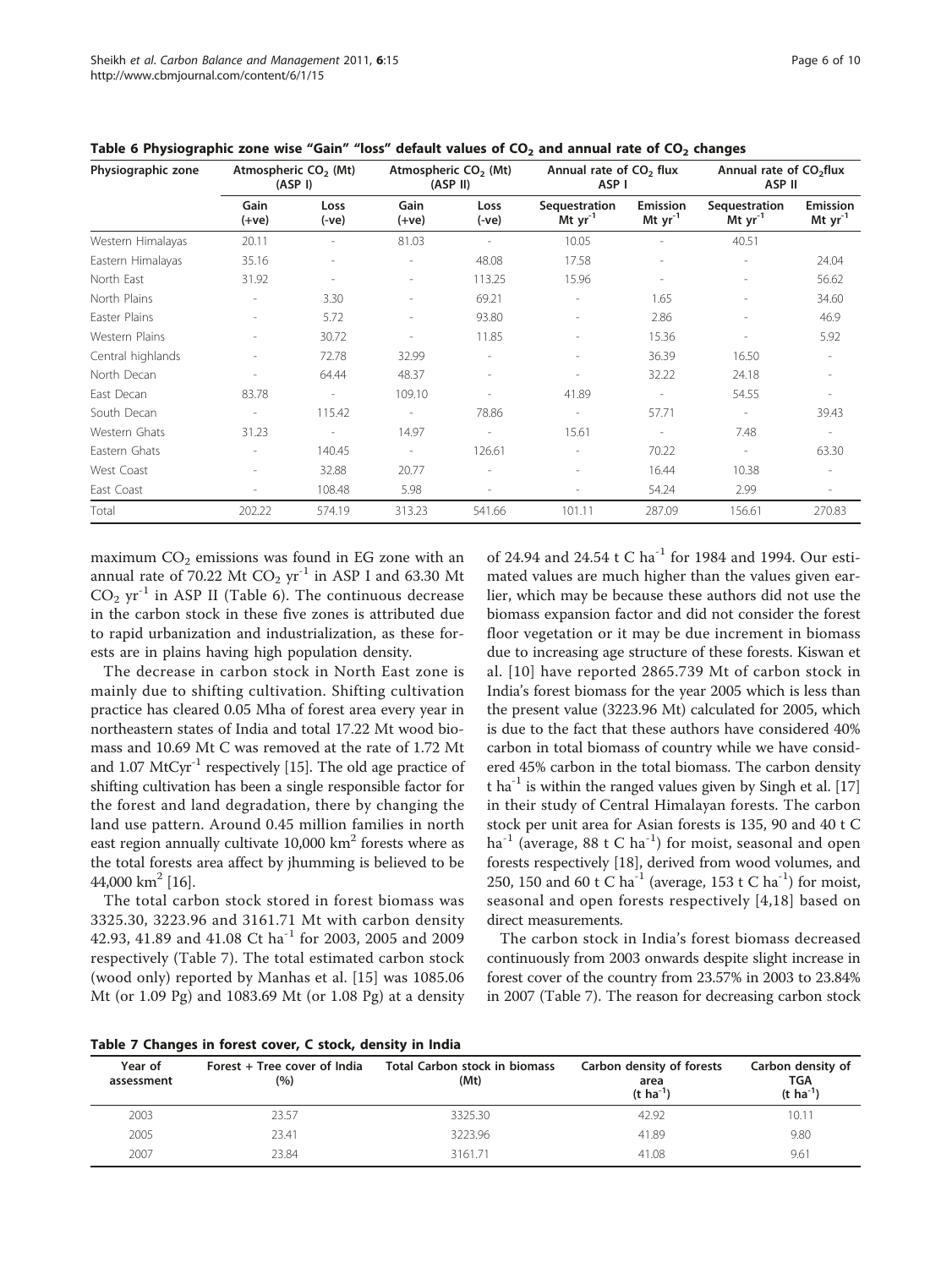may be due to substantial loss of high density growing stock forests, while new forest plantations or regenerated areas have low carbon densities, which results in increase in forest area and decrease in carbon stock. According to Richards and Flint [[19\]](#page-8-0), carbon storage in the vegetation in India from the year 1880 onwards shows a decreasing trend. The rate of carbon loss from the forest biomass in the ASP II had dropped by 38.27% in comparison to ASP I. This is mainly because the forest cover which earlier decreased from 23.57% in 2003 to 23.41% in 2005 thereafter increased to a record forest cover of 23.84% in 2007 (Table [7\)](#page-5-0). With the increase in forest cover the annual rate of  $CO_2$  emission had dropped from 185.99 Mt yr<sup>-1</sup> in ASP I to 114.21 Mt  $yr^{-1}$  in ASP II (Table 8).

The total estimated  $CO<sub>2</sub>$  loss from Indian forest biomass was 574.19 Mt at a rate of 185.99 Mt  $CO<sub>2</sub>$  yr<sup>-1</sup> for ASP I and 541.66 Mt at rate 114.21 Mt  $CO<sub>2</sub>$  yr<sup>-1</sup> for ASP II (Table 8). Each study in this connection has adopted a different approach based on different sources of data, different C pools for different years, resulting in net C flux that ranges from 0.4 Tg C yr<sup>-1</sup> [\[20](#page-8-0)] to a sink value of 5 Tg C  $yr^{-1}$  [[21\]](#page-8-0). The calculated carbon loss for Indian forests (wood only), reported by Manhas et al. [\[15](#page-8-0)] was 24.81 Mt C at a rate of 2.8 Mt C  $yr^{-1}$  and 11.5 t C ha<sup>-1</sup> for the period of 1984 to 1994. Ravindranath et al. [\[21](#page-8-0)] reported that a total of 27.6 Mt C is emitted from the Indian forests annually as a result of deforestation and 12.87 Mt C from degraded forests. Houghton et al. [\[22\]](#page-8-0) reported that forests hold more carbon per unit area in vegetation and soils than any other ecosystem that replaces them therefore conversion of forests into another land use also accompanies loss of biomass and carbon. Conversion of tropical forests to permanent agriculture and grazing lands has reduced the carbon density by 40%, whereas conversion to pasture has reduced the carbon content by 20% [[23\]](#page-8-0). Houghton et al. [[22](#page-8-0)] have reported that for 1980, approximately 80% of the net carbon flux from biota (2.0-2.5 Gt C  $yr^{-1}$ ) is associated with change in land use in the tropics. Defries et al. [[24\]](#page-8-0) on carbon emission from tropical deforestation and re-growth, based on satellite observation for the 1980s and 1990s, noted that for the 1990s total carbon flux from tropical deforestation and re-growth is 0.95 Gt  $C yr^{-1}$ . The mean annual net C flux due to land use changes from Indian forests during 1880-1996 was estimated as 47 Tg C  $yr^{-1}$ . The cumulative net carbon flux from Indian forests due to land use change (deforestation, afforestation, and phytomass degradation) was estimated as 5.45 Pg C. Dadhwal et al. [\[25\]](#page-8-0) had estimated the long-

Table 8 Flux of  $CO<sub>2</sub>$  (Mt) in India for ASP I and ASP II

term carbon emissions of 3.45 Pg C from fossil fuel use (coal, lignite, petroleum and natural gas) and industrial activity (cement manufacture) for India during the 20th century. The mean annual net C flux for the recent period (1985-1996) due to land use changes was estimated as 9.0 Tg C  $yr^{-1}$ . This was an attempt to study the long-term pattern of net carbon flux from Indian forests with regional variabilities also, which has not been reported in earlier studies. The major decline in forest area could be accounted for a high net carbon release from Indian forests before the 1980 period. As a result of various afforestation programmes, forest conservation efforts, and joint forest management programmes by various government and non-government agencies, the forest area of India has stabilized to approximately 64 Mha, during the recent period, i.e., after 1980 [[26\]](#page-8-0). The increase in forest area resulted in little uptake of carbon in Indian forests. For the recent period the Indian forests are a small source of carbon, which compares favorably with peak net annual carbon emissions during 1970-1980s [[26](#page-8-0)]. The rate of afforestation in India is 2 Mha per annum, which is considered to be one of the highest among the tropical countries [[27](#page-8-0)].

The Bali Action Plan included all the essentials of forest improvement i.e. reducing deforestation, conservation and sustainable management and enhancement of forest carbon stocks. Whether forests act as reservoirs, sinks for carbon from the atmosphere, or sources of GHGs depends on several factors such as the age of the forest, the management regime, other biotic and abiotic disturbances (e.g. insect pests, forest fires, etc.) and human-induced deforestation. Planting forests (afforestation and reforestation) clearly provides an opportunity to sequester carbon in vegetation and soils. However, it takes decades to restore carbon stocks that have been lost as a result of land-use changes. The reduction of deforestation and enhancement of forest carbon stocks are the two sides of the same coin, where one cannot do without the other. Both are equally important.

#### Conclusion

In the present study an attempt was made to estimate the carbon stock of the country for two assessment periods, because estimating forest biomass carbon is the most critical step in quantifying carbon stocks and fluxes from forests. The carbon stock in India's forest biomass decreased continuously from 2003 onwards, despite slight increase in forest cover. Increasing forest

| Atmospheric CO <sub>2</sub> (Mt) | "Gain" | "Loss" | Net Flux | Annual rate of Emission (Mt) |
|----------------------------------|--------|--------|----------|------------------------------|
| ASP                              |        | 574 19 | 371.98   | 185.99                       |
| ASP II                           | 212.20 | 541.66 | 228.43   | $14.2^{\circ}$               |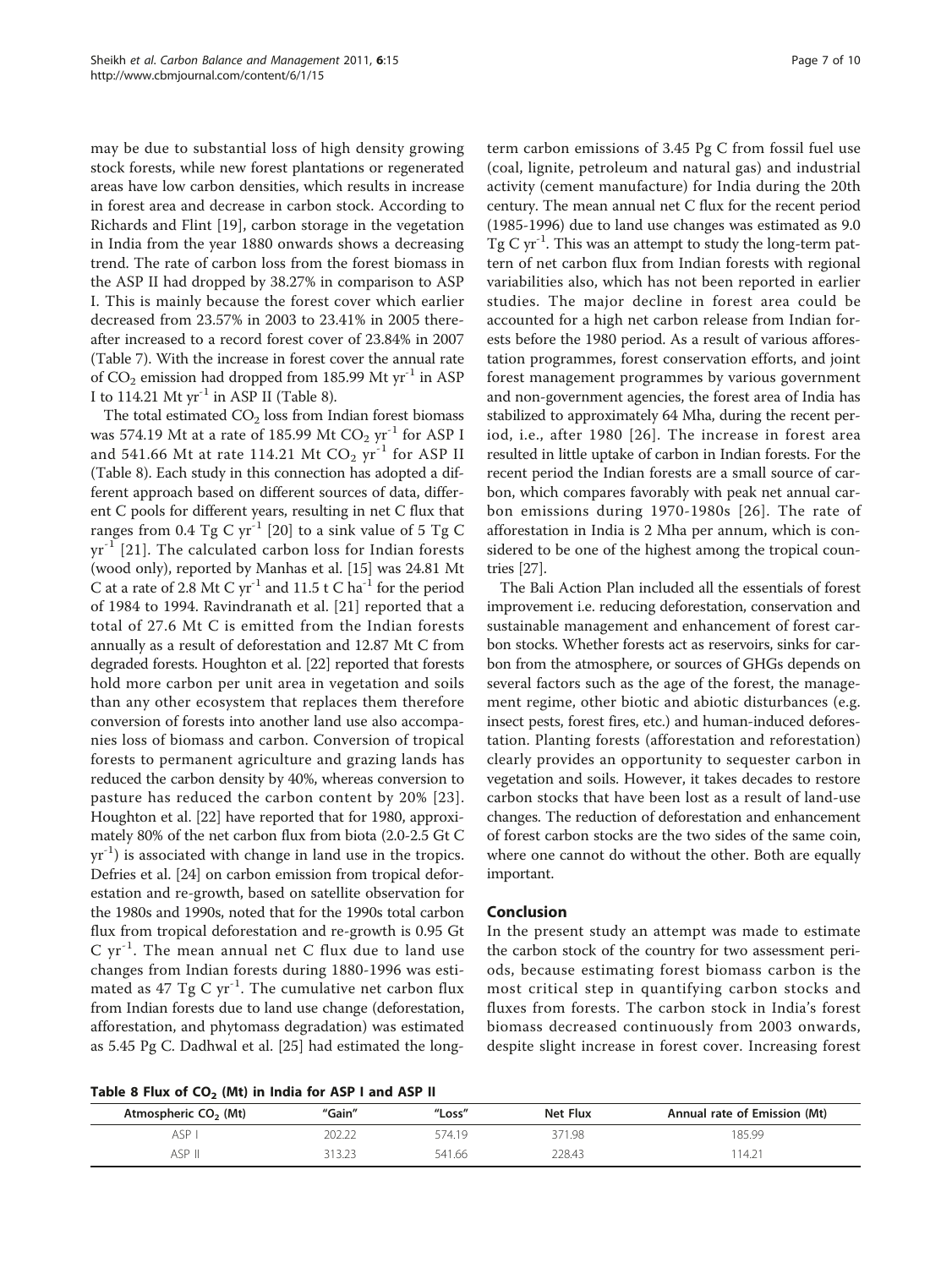cover will not help in REDD implementation unless deforestation and degradation will not be reduced because country's forest cover has already been degraded and dense forests are losing their crown density and productivity continuously. REDD implementation will be a challenge for India because of the complexity of the different elements influencing deforestation and forest degradation and requires a range of policy approaches and positive incentives to address the challenges. However with the rate of carbon loss from the forest biomass in the ASP II had dropped by 38.27% in comparison to ASP I. This is mainly because the forest cover which earlier decreased from 23.57% in 2003 to 23.41% in 2005 thereafter increased to a record forest cover of 23.84% in 2007 It was observed that with the increase in forest cover of the country the  $CO<sub>2</sub>$  emission from the forestry sector had also started decreasing. With the Copenhagen Accord, India along with other BASIC countries China, Brazil and South Africa is voluntarily going to cut emissions. India will voluntary reduce the emission intensity of its GDP by 20-25% by 2020 in comparison to 2005 level. Activities like REDD+ can provide a relatively cost-effective way of offsetting emissions, either by increasing the removals of greenhouse gases from the atmosphere by afforestation programmes, managing forests, or by reducing emissions through deforestation and degradation.

## Methods

The total standing above-ground biomass of woody vegetation is often one of the largest carbon pools. The above-ground biomass comprises all woody stems, branches, leaves of living trees, creepers, climbers, and epiphytes as well as herbaceous undergrowth. Estimation of carbon stocks stored in Indian forests, in the present study is based on the secondary data of growing stock data published by Forest survey of India [[28](#page-8-0),[29,9\]](#page-8-0) in the State of Forest Reports. Assessment of biomass was based on the consideration that all lands, more than one hectare in area, with a tree canopy density of more than 10 per cent are defined as 'Forest'. The satellite data used for 2003 related to the period from 2001 to 2003, the data for the 2005 assessment related to the period from 2003 to 2005, and for 2009, pertained to 2006 to 2007.

Suitable biomass increment values (expansion and conversion for calculating total tree above ground biomass) and the ratio of below and above ground biomass (for calculating total tree biomass above and below ground) as available in different studies covering a range of forest types of the country were used in the present study. The various factors used in this study are given in Table [1.](#page-1-0)

Estimation of carbon stocks present in biomass is based either on IPCC (Good Practice guidelines (IPCC, GPG, 2003) or published literature for conversion and other factors starting from the growing stock (GS) data of forest inventories. The biomass in this study was calculated as;

$$
AGB = G_{stk} \times MD \times B_{ext}
$$

Where,

AGB Above Ground Biomass Mt

 $G_{\rm stk}$  = Growing Stock in Mm<sup>3</sup>

 $MD = Mean$  density

 $B_{\text{ext}}$  = Biomass expansion factor

The Below Ground Biomass was calculated by root shoot ratio:

 $BGB = AGB \times R_{hel,ab}$ 

Where,

BGB = Below Ground Biomass Mt  $R_{\text{bel}ab}$  = Ratio Below to Above Ground Biomass The total biomass was estimated as;

 $T_{bm} = AGB + BGB$ 

In general, other forest floor biomass accounts for less than 2 percent of total biomass of closed forest formations [[30,31\]](#page-8-0). However for this study, ratio was adopted based on the published records for different vegetation types and different localities, and also keeping in view its application and representation for the country level estimates [[32](#page-8-0)-[35\]](#page-8-0). The forest floor biomass was estimated by the following.

$$
F_{\rm fb} = T_{\rm bm} \times R_{\rm tbm}
$$

Where,

 $F_{\text{fb}}$  = forest floor biomass in Mt  $T_{bm}$  = Total biomass in Mt  $R_{\text{tbm}}$  = Ratio to total biomass in Mt Total forest biomass was estimate as;

 $TFB = T_{bm} + F_{fb}$ 

To estimate the total dry weight in biomass 80% of total forest biomass was considered. Biomass material contains about 40% carbon by weight. The variability of approximately 9% depends on the nature of the biomass material [\[36,](#page-8-0)[37\]](#page-9-0) although most studies have used the carbon proportions between 40 to 50% depending on the requirements [\[38-43](#page-9-0)].

The carbon content of vegetation is surprisingly constant across a wide variety of species. Most of the information for carbon estimation described in the literature suggests that carbon constitutes between 45 to 50 percent of dry matter [[44](#page-9-0),[45](#page-9-0)]. To estimate the total amount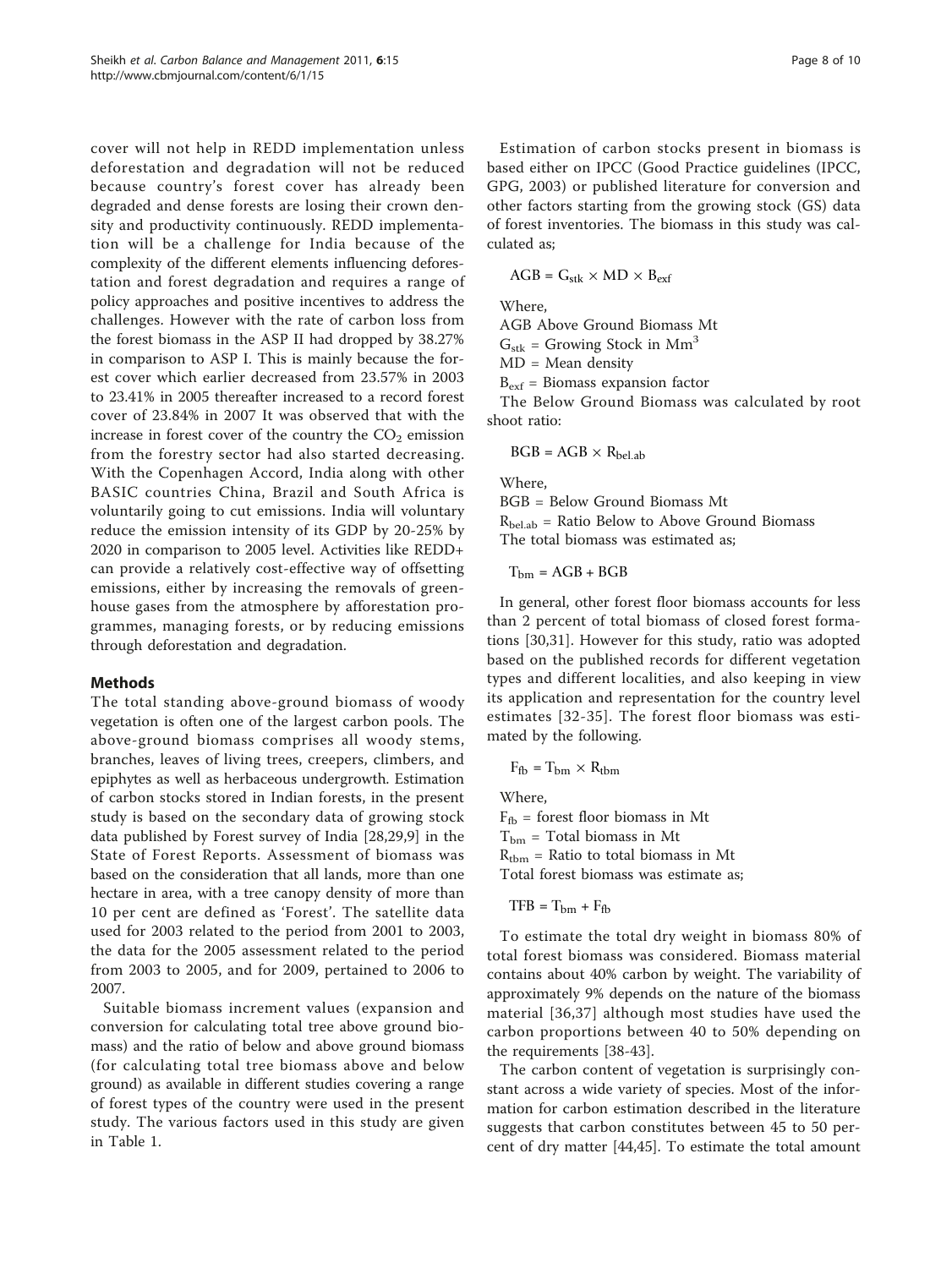<span id="page-8-0"></span>of carbon stocked in India's forests, dry weight of biomass was converted into carbon by multiplying with a factor of 0.45 as used by Woomer [\[46](#page-9-0)].

The change in Carbon stocks was assessed by the stock change method as per IPCC guidelines.

$$
\Delta C = C_2 - C_1
$$

 $\Delta C$  = Change of carbon stock

 $C_2$  = Carbon stock at time 2

 $C_1$  = Carbon stock at time 1

For annual change in C stocks following equation were used.

$$
\Delta C = (C_2 - C_1)/(t_2 - t_1)
$$

One ton of carbon in wood or forest biomass represents 3.67 tons of atmospheric carbon dioxide. Total atmospheric  $CO<sub>2</sub>$  accumulated or emitted by the forest biomass was estimated by multiplying the carbon Stock values with 3.67, the molecular weight of Carbon dioxide. The total carbon stock change in India was estimated by Gain loss (default) method.

$$
\Delta C = \Delta C_G - \Delta C_L
$$

#### Author details

<sup>1</sup>Department of Forestry and Natural Resources, HNB Garhwal University (A Central University), Srinagar Garhwal, Uttarakhand, India. <sup>2</sup>William L. Brown Centre, Missouri Botanical Garden, St. Louis, MO 63166-0299, USA.

#### Authors' contributions

MAS, MK and NPT share the contributions to data analysis, and compilation of this manuscript. RWB shares his valuable contribution from initial manuscript drafting to final submission. All authors read and approved the final manuscript.

#### Competing interests

The authors declare that they have no competing interests.

#### Received: 5 January 2011 Accepted: 25 December 2011 Published: 25 December 2011

#### References

- 1. ESRI: Earth Systems Research Laboratory. National Oceanic and Atmospheric Administration (NOAA) 2009 [\[http://WWW.CO2NOW.org\]](http://WWW.CO2NOW.org).
- Koul DN, Panwar P: Prioritizing land- management options for carbon sequestration potential. Curr Sci 2008, 95:658-663.
- 3. FAO: Global Forest Resources Assessment 2005 FAO, Rome; 2006.
- Atjay GL, Ketner P, Davigneaud P: Terristrial primary production and phytomass'. In The Global Carbon Cycle. Edited by: Bolin B, Degens ET, Kempe S, Ketner P. John Wiley and Sons, New York; 1979:, Scope 13.
- 5. Olson JS, Watts JA, Allison LJ: Carbon in Live Vegetation of Major World Ecosystems. Oak Ridge National Laboratory ORNL-5862, Oak Ridge, Tennessee; 1983.
- Saugier B, Roy J: Estimations of global terrestrial productivity; converging towards a single number? In Global terrestrial productivity: past, present and future. Edited by: Roy J, Saugier B, Mooney HA. Academic Press, New York; 2001:
- 7. IPCC: Land use, land-use change and forestry. Intergovernmental Panel on Climate Change Cambridge University. Geneva; 2000, Special report.
- FRA: The Global Forest Resource Assessment FAO. 2005 [[http://WWW.Fao.](http://WWW.Fao.Org/Forestry/FRA) [Org/Forestry/FRA](http://WWW.Fao.Org/Forestry/FRA)].
- 9. FSI: *India State of Forest Report Forest Survey of India*, Ministry of Environment and Forests. Government of India, Dehra Dun; 2009, 44.
- 10. Kiswan J, Pandy R, Dadhwal VK: Technical Paper India's Forest and Tree Cover: Contribution as a Carbon Sink. India Council of Forestry Research and Education New Forest Dehradun-248006. India; 2009.
- 11. Stephens BS, et al: [Weak Northern and strong tropical land carbon](http://www.ncbi.nlm.nih.gov/pubmed/17588927?dopt=Abstract) uptake from vertical profiles of atmospheric CO<sub>2</sub>. Science 2007, 316:1732-5.
- 12. Santilli M, Mouthino P, Schwartzman S, et al: Tropical deforestation and the Kyoto protocol. Climate Change 2005, 71:267-76.
- 13. Niles JO: Tropical forests and climate change. In Climate change policy: a survey. Edited by: Schneider S, Rosencranz A, Niles J. Washington, DC: Island Press; 2002:.
- 14. Gullison RE, et al: [Tropical forests and climate policy.](http://www.ncbi.nlm.nih.gov/pubmed/17495140?dopt=Abstract) Science 2007, 316:985-6.
- 15. Manhas RK, Negi JDS, Rajesh K, et al: Temporal Assessment of Grwoing Stock, Biomass and Carbon Stock of Indian Forests. Climate Change 2006, 74:191-221.
- 16. Singh G: In proceeding symposium on water erosion, settlement and Resource Conservation. Soil and water conservation in India Dehradun: 1990.
- 17. Singh JS, Tiwari AK, Saxena AK: Himalayan forests: A net source of carbon to the atmosphere. Environment Conservation 1985, 12:67-69.
- 18. Brown S, Lugo AE: The storage and production of organic matter in tropical forests and their role in the global carbon cycle. Biotropica 1982, 14(3):161-187.
- 19. Richards J, Flint EP: Historic land use and carbon estimates for South and Southeast Asia 1880-1980. ORNL/CDIAC-61, NDP-046, Oak Ridge National Laboratory, Tennessee, USA; 1994.
- 20. ALGAS: Asia Least-cost Greenhouse Gas Abatement Strategy India Country Report. Asian Development Bank. Global Environment Facility United Nations Development Programme, Manila, Philippines; 1998.
- 21. Ravindranath NH, Somashekhar BS, Gadgil M: Carbon flows in Indian forests. Climatic Change 1997, 35:297-320.
- 22. Houghton RA, Boone RD, Fruci JR, et al: The flux of carbon from terrestrial ecosystems to the atmosphere in 1980 due to change in land use: Geograpgic distribution of the global flux. Tellus 1987, 39b:122-139.
- 23. Detwiler RP, Hall CA: [Tropical forest and the global cycles.](http://www.ncbi.nlm.nih.gov/pubmed/17820628?dopt=Abstract) Science 1988, 239:42-47.
- 24. DeFries RS, Houghton RA, Hansen MC, et al: Carbon emissions from tropical deforestation and re-growth based on satellite observations for the 1980s and 90s. Proceedings of the National Academy of Sciences USA 2002, 99:14256-14261.
- 25. Dadhwal VK, Shah AK, Vora AB: [Long Term \(1901-1990\) Trends in Energy](http://www.ncbi.nlm.nih.gov/pubmed/22210016?dopt=Abstract) [Use and Industry Related C Emissions in India.](http://www.ncbi.nlm.nih.gov/pubmed/22210016?dopt=Abstract) Sci & Cult 1996, 62:66-67.
- 26. Chhabra A, Dadhwal VK: Assessment of Major Pools and Fluxes of Carbon in Indian Forests. Climate Change 2004, 64:341-360.
- 27. Ravindranath NH, Hall DO: Indian forest conservation and tropical deforestation. Ambio 1994, 23:521-523.
- 28. FSI: State of Forest Report Forest Survey of India, Ministry of Environment and Forests Government of India, Dehra Dun; 2003, 37.
- 29. FSI: State of Forest Report Forest Survey of India. Ministry of Environment and Forests Government of India, Dehra Dun; 2005, 40.
- 30. Ogawa H, Yoda K, Ogino K, et al: Comparative ecological studies on three main types of forests vegetation in Thailand II. Plant Biomass. In Nature and Life in Southeast Asia. Volume 4. Edited by: Kira T, Iwata K. Fauna and Flora Research Society; 1965:49-80.
- 31. Brown S, Lugo AE: [Biomass of Tropical Forests: A New Estimate Based on](http://www.ncbi.nlm.nih.gov/pubmed/17759366?dopt=Abstract) [Forest Volumes.](http://www.ncbi.nlm.nih.gov/pubmed/17759366?dopt=Abstract) Science 1984, 223:1290-1293.
- 32. Singh JS, Singh SP: An integrated ecological study of Eastern Kumaun Himalaya with emphasis on natural resources. Report for DST Sponsored project, Botany Department, Kumaun University, Nainital; 1985.
- 33. Rawat YS, Singh JS: Structure and function of oak forests in Central Himalaya.I. dry Matter Dynamics. Annals of Botany 1988, 62:397-411.
- 34. Negi JDS: Biological productivity and cycling of nutrients in managed and man made ecosystem. Garhwal University, Garhwal; 1984, Ph.D. thesis.
- 35. Roy PS, Ravan SA: Biomass estimation using satellite remote sensing data- An investigation on possible approaches for natural forest. J Biosci 1996, 21(4):535-561.
- 36. Bowen HLM: Environmental Chemistry of the Elements. Academic Press, London; 1979.